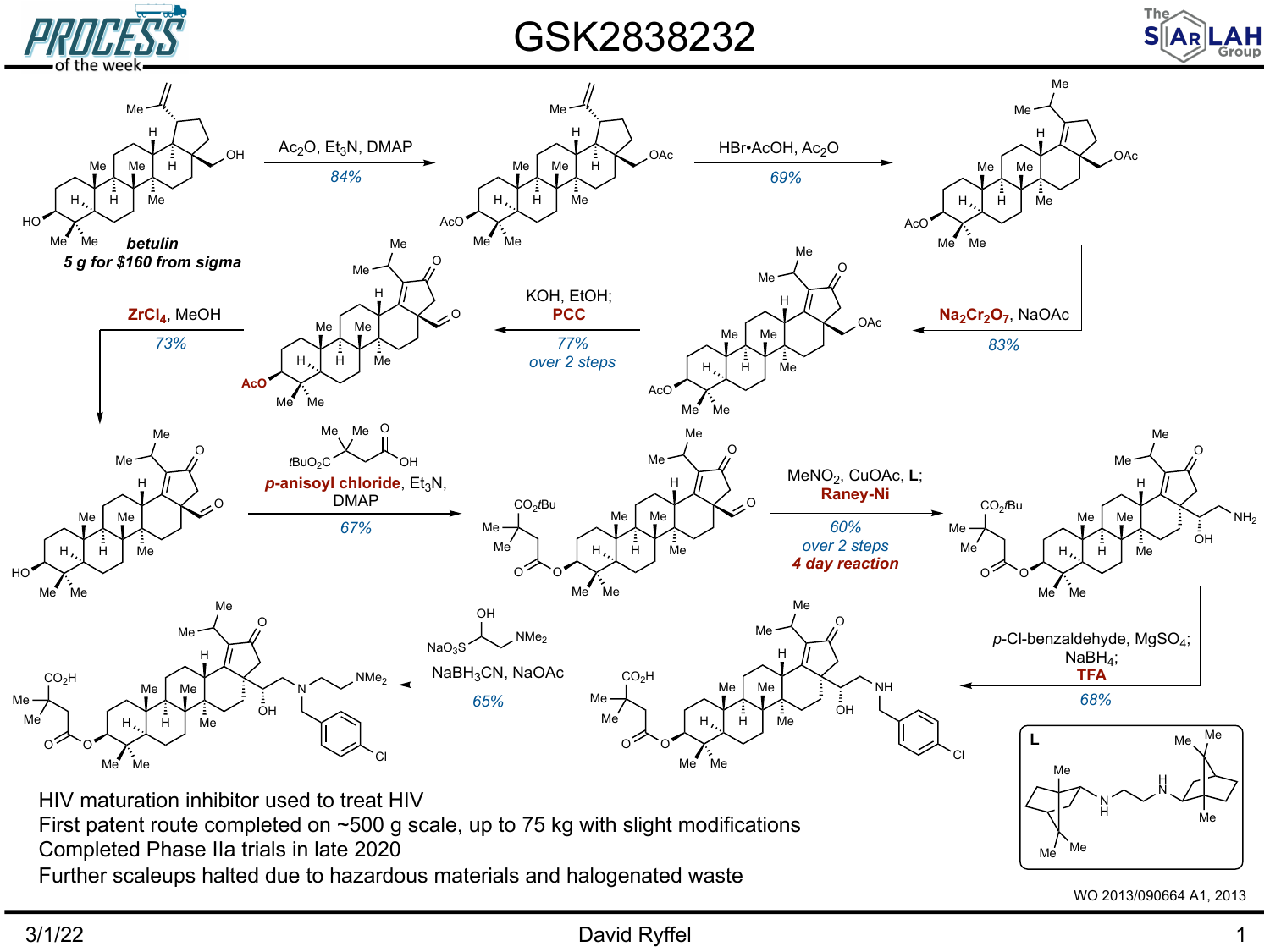

GSK2838232